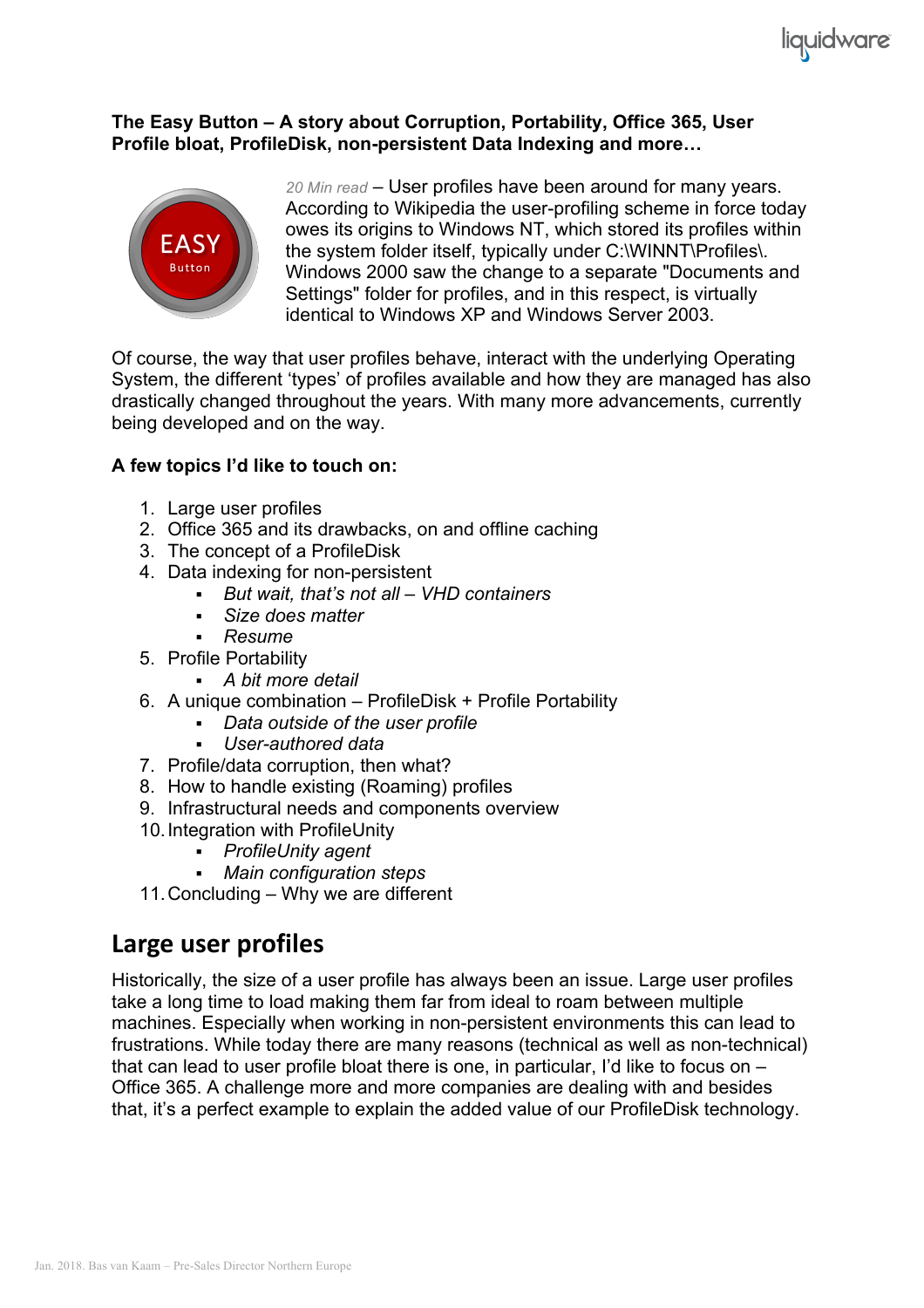

# **Office 365 and its drawbacks, on and offline caching**

By now, most of you are probably aware of the issues that arise when using Office 365 on non-persistent machines. If not, here's what I'm referring to… Office 365 can be used in two modes; online and offline. When using Office 365 in online mode you have (and need) a direct live connection to Azure where you Exchange e-mail inbox and Outlook Address Book reside.

However, when using this type of set up performance is usually far from ideal. Everything needs to happen near real-time within the online copy of your mailbox and thus a high quality, low latency connection to Azure will be needed to keep things running smoothly. Unfortunately, for many companies today this is still far from a reality. That's why most revert to offline 'cached' mode – which is advised by Microsoft as well.

In cached mode, a local copy of the user's mailbox, including the Offline Address Book will be stored in an offline data file a.k.a. an .OST file, which, by default resides in the user's profile at: C:\Users\<username>\AppData\Local\Microsoft\Outlook. Meaning your users will have direct access to all data, locally without the need for an ongoing network connection. At the same time, when a network connection is present the user's mailbox and address book will be updated continuously.

This all sounds, and works great until we apply the same principle on non-persistent machines, never mind if it's a VDI or an RDSH type of setup. In most cases users are randomly assigned to a virtual desktop, meaning that the user's session is recreated each time a user logs on, and is discarded during logoff, also deleting any data stored locally during the session.

Because of this, storing data locally is not an option and keeping the .OST file, as previously highlighted in the user profile also isn't a preferred approach as it will bloat the user profile and greatly increase the time it will take to (re) load the user profile onto each 'new' machine over and over again.

## **The concept of a ProfileDisk**

This is where our ProfileDisk solution shines. The concept, at least from a high-level perspective is simple: we redirect the entire user profile, including the registry to a virtual disk file, which can either be a VHD or a VMDK.

#### *The Office 365 caching issue is just one of the many benefits that our ProfileDisk technology brings to the table, below, under 'resume' I'll highlight a few more.*

Once configured a user profile will automatically be created on the virtual (Profile) disk and connected to the Operating System just before the user fills in his or her username and password. Because of this approach, the Operating System will immediately see and recognize the user profile as being local and as a result won't load a default or other type of user profile instead.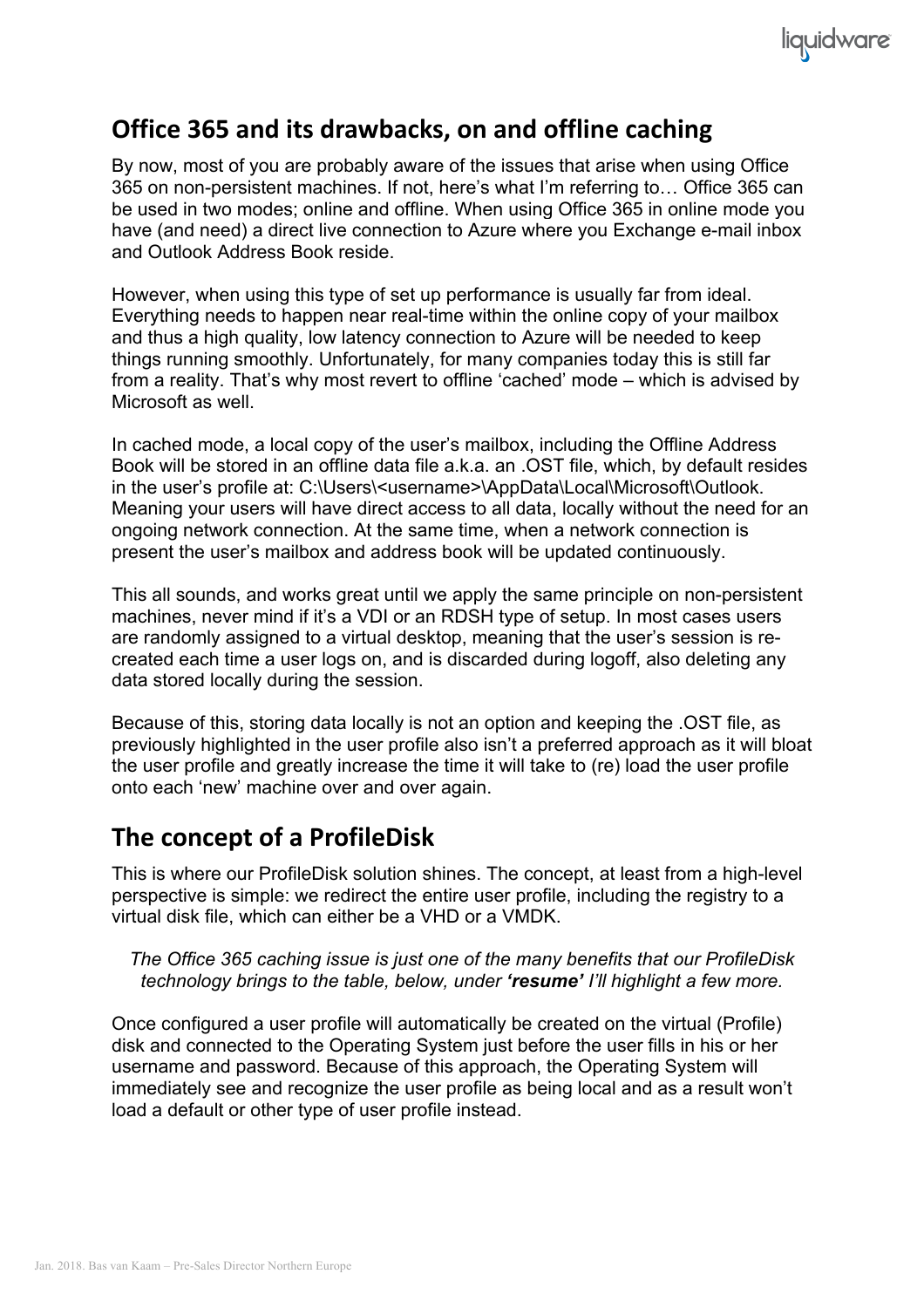By storing all user profile related data onto a virtual disk, it will be seen treated as single file as opposed to many (100s) separate files and folders, including the additional SMB/CIFS overhead (request, respond, challenge, negotiate, accept open, read, write, close etc. per file, per individual action) that comes with it when using folder redirection together with Roaming Profiles, for example.

liquidware

*Data will be available to the Operating System almost instantly after the user logs in – one of the main reasons why ProfileDisks are suitable to handle large user profiles. We also refer to it as the profile 'Easy Button'*

Just be aware that although folder redirection is no longer needed, it can still be applied as part of your best-practices approach for certain shell folders. In fact, this is made extremely simple since our ProfileDisk technology is part of ProfileUnity – a full-blown user and workspace management suite.

With a ProfileDisk you basically create a user persona/data abstraction layer, which is stored and managed in a centralized manner, making the life of your IT administrator a little easier while achieving the same performance of a local user profile. Data will be natively available to the Windows Operating System without any filters or drivers in between ensuring performance will be optimal.

# **Data indexing for non-persistent**

Everything that happens on a ProfileDisk is persistent, enabling you to create a persistent experience even when most of your users work on non-persistent VDI and/or RDSH type machines.

This applies to data indexing as well. Normally, the Windows Search Service indexes the .OST and creates an index catalog (database local to the system it resides on) to enable search functionality in Outlook – it does the same for other Windows related data as well, depending on your configuration. Although for non-persistent machines this is irrelevant since most, if not all data relevant to the user will be stored on the network, so there isn't really anything to index locally.

Since, in non-persistent environments, this index/database will be 'destroyed' each time a user logs off, or when a system is rebooted all data needs to be re-indexed repeatedly, every time a user logs in, claiming local compute resources in the process. In other words, the index/database does not roam in any way. This is also one of the main reasons (and best practice) why search/indexing is disabled within non-persistent environments.

Good news! Our ProfileDisk/ProfileUnity technology enables the Outlook search index/database to roam, on single as well as multi-user systems – And remember, all data part of a ProfileDisk, including your .OST file is persistent, meaning indexing will take place once and that's it.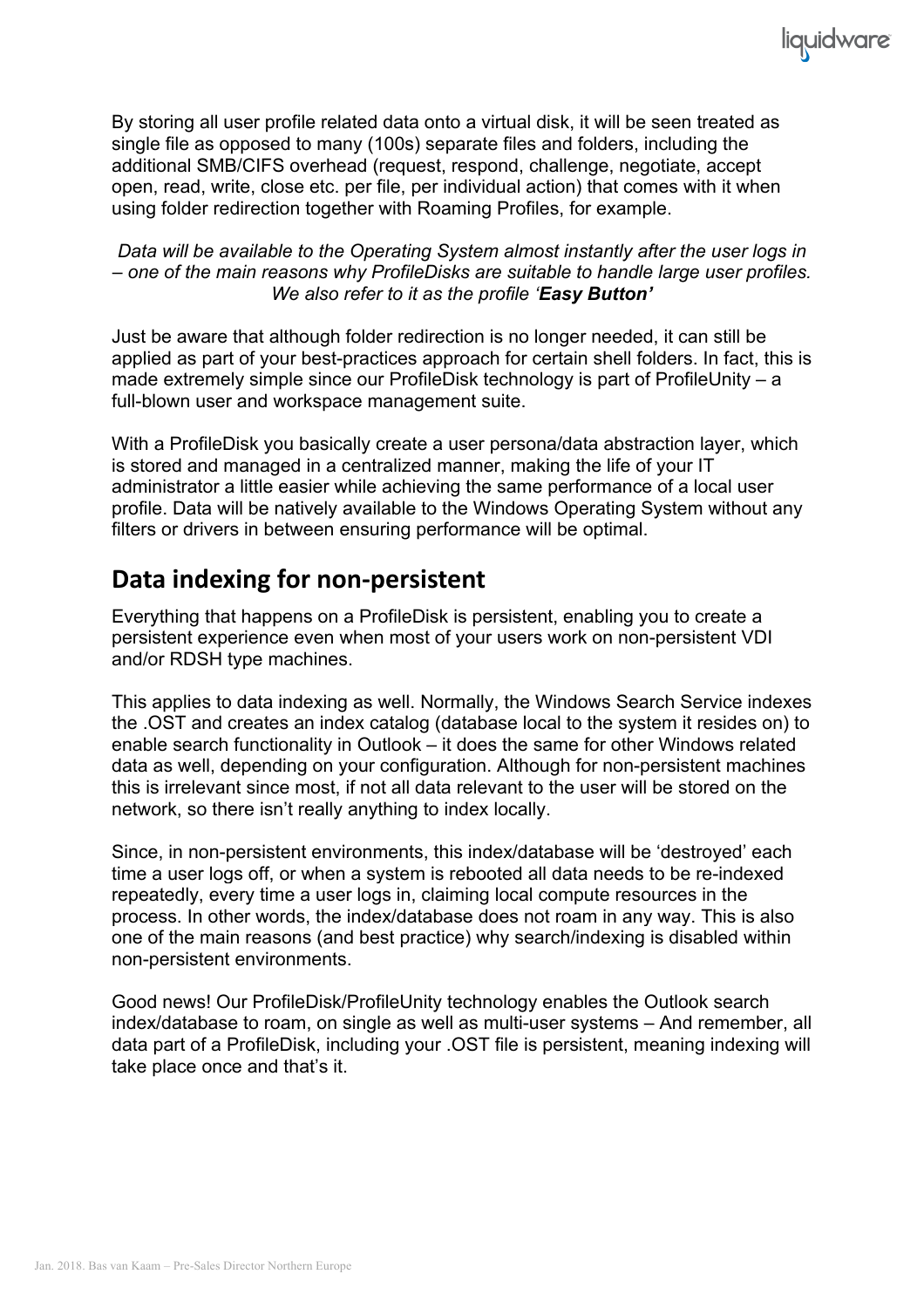#### *But* wait, that's not all – VHD containers

ProfileUnity consists out of multiple modules, one of the modules it offers is VHD containers. A simple, yet effective way to offer individual and/or additional VHD disks to your users – these are separate from ProfileDisks, and while both are based on VHDs the technology involved is different. For example, VDH containers can be used for the purpose of caching additional data, like that of OneDrive for Business, or Google Drive, or OneNote, or… you name it.

#### *Size does matter*

When using Office 365 in offline mode, as mentioned a copy of the .OST file will be cached locally in C:\Users\<username>\AppData\Local\Microsoft\Outlook. Nowadays having an inbox of multiple GB's in size isn't uncommon, keep this in mind when sizing your file servers where your users' ProfileDisk will be stored.

To help with this you can control the number of months, and thus the amount of data downloaded into your offline .OST file. For example, if you configure the Outlook offline settings to three months, only mail/data from the past three months will be synchronized to your offline .OST file. This as opposed to the default being a year if the disk where the .OST resides on is equal or larger than 64 GB. Of course, indexing will also be limited to the same three months of data, all data/items older than three months will only be available/searchable online, in Azure.

Using the above method might not be ideal in all cases, but at least you have something to play with. Also, when ProfileDisk is thrown into the mix, we can apply compression as well, which will account for another few percent of additional space savings.

#### *Resume*

ProfileDisk supports virtual desktop environments such as Citrix XenDesktop and VMware Horizon View, physical desktops as well as cloud and DaaS platforms, and while doing so it provides the following key benefits in these environments:

- **Windows and Microsoft Outlook/Office 365 Indexing and Search** Windows Indexing is usually off in VDI environments because it negatively impacts user performance. ProfileDisk enables indexing and search to remain on with its high-performance capabilities so that user experience is not impacted even when these Microsoft features are enabled.
- **Microsoft Office 365 Cached Mode –** Office 365 requires caching within the user's profile. ProfileDisk seamlessly enables Office 365 functionality in virtual desktop environments.
- **Large Profiles –** Often user profiles may need to remain large because of applications, such as Office 365, Skype for Business, and Lotus Notes, that may write to profile files. ProfileDisk handles these applications with ease.
- **Speedy Logon times in Non-Persistent/Stateless VDI environments** Non-persistent VDI environments do not retain user profiles on their own, mandating that large portions of a user profile need to be written at login or throughout the user session. This non-persistence can cause poor login performance or slow application response times. ProfileDisk eliminates the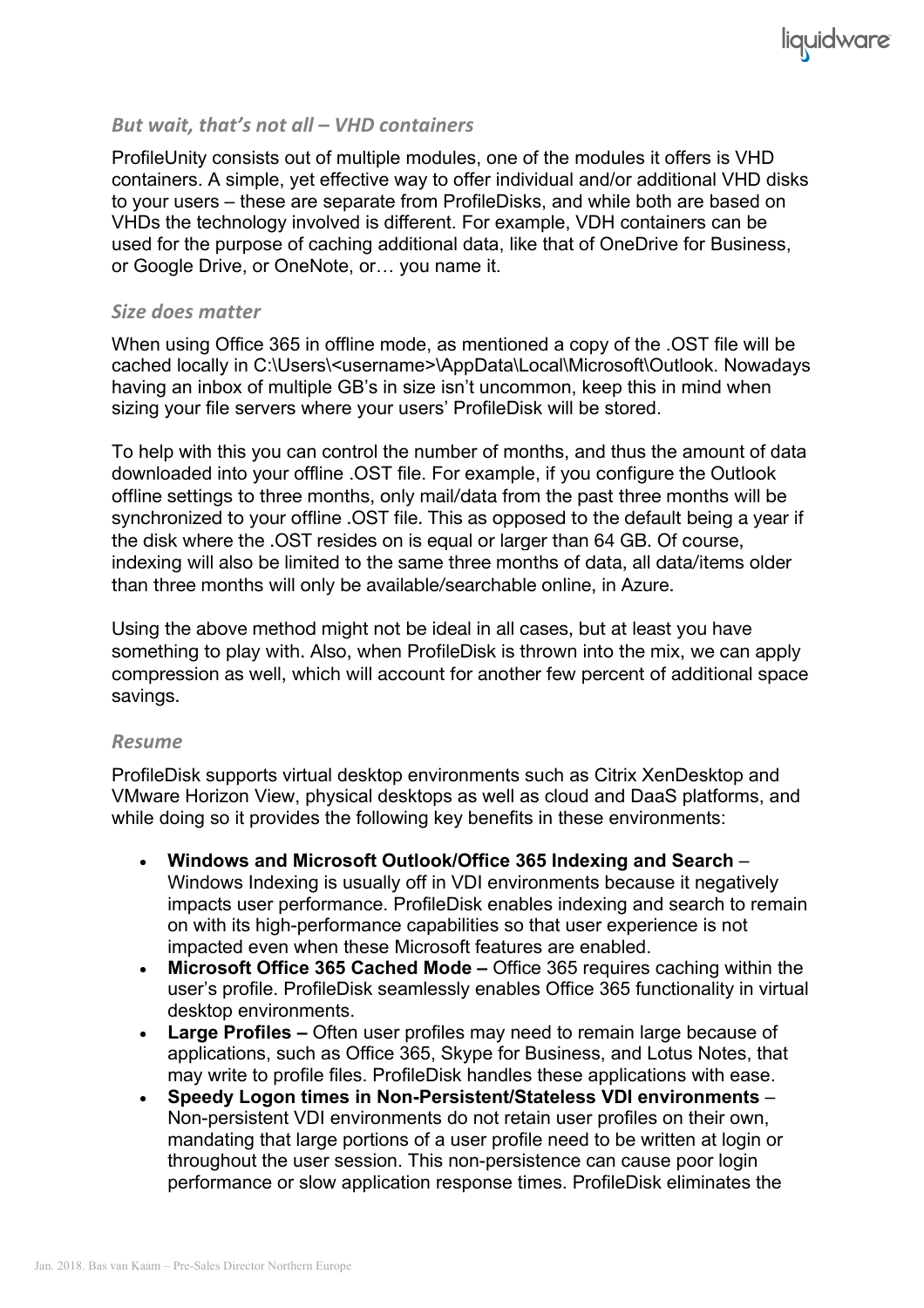requirement for large profiles to transfer to end-user desktops, thus significantly speeding up login times and enabling great session performance.

liquidware

• **Native Windows Profile Performance** is supported by ProfileDisk without requiring a file system filter driver which may slow down native profile performance.

# **Profile Portability**

Portability provides us with a unique toolset helping us achieve the following:

- The creation of a universal Windows user profile. Making it possible to work and roam on and between multiple versions of the Windows Operating System using a single version user profile – desktop and server.
- Assists in the migration, or on-boarding process of existing user profiles onto a ProfileDisk.
- It helps protect against profile corruption, providing a backup, or failback mechanism when needed.

#### *A bit more detail*

Before explaining how our Profile Portability engine assists with the on-boarding of existing user profiles or how it helps in protecting against profile data corruption I'll first (briefly) highlight what it is all about.

As you might be aware, with new versions of the Windows desktop and server Operating Systems also come new (er) versions of the user profile. Years ago, as part of Windows XP and Server 2003 we started out with user profile version 1.0 – the technology used by Microsoft Windows to save, load, edit, manage and display the Windows user profile. Today we are at version 6.0 as part of Windows 10 and Server 2016.

The issue with this is that different versions of the Windows user profile are not compatible with each other. Meaning that a user profile originated on a Windows 7/Server 2008 R2 machine cannot be used on a Windows 8/Server 2012 machine or vice versa.

When migrating to Windows 10 the same issue arises. Again, the profile version changes from version 2 in the case of Windows 7 to version 5 or 6 as part of Windows 10. In other words, they are not interchangeable. If a user logs in with an older user profile on a newer version of Windows, he or she will receive a message stating 'User Profile cannot be loaded' and a default empty user profile will be loaded instead. Of course, the other way around the same will happen as well.

#### *By creating a universal, native Windows user profile this problem is easily solved – on-prem and in the cloud*

Our Profile Portability engine knows exactly where all data is stored within the user profile and what it is used for, this includes all folders, configuration files, registry entries, personal application settings, and preferences.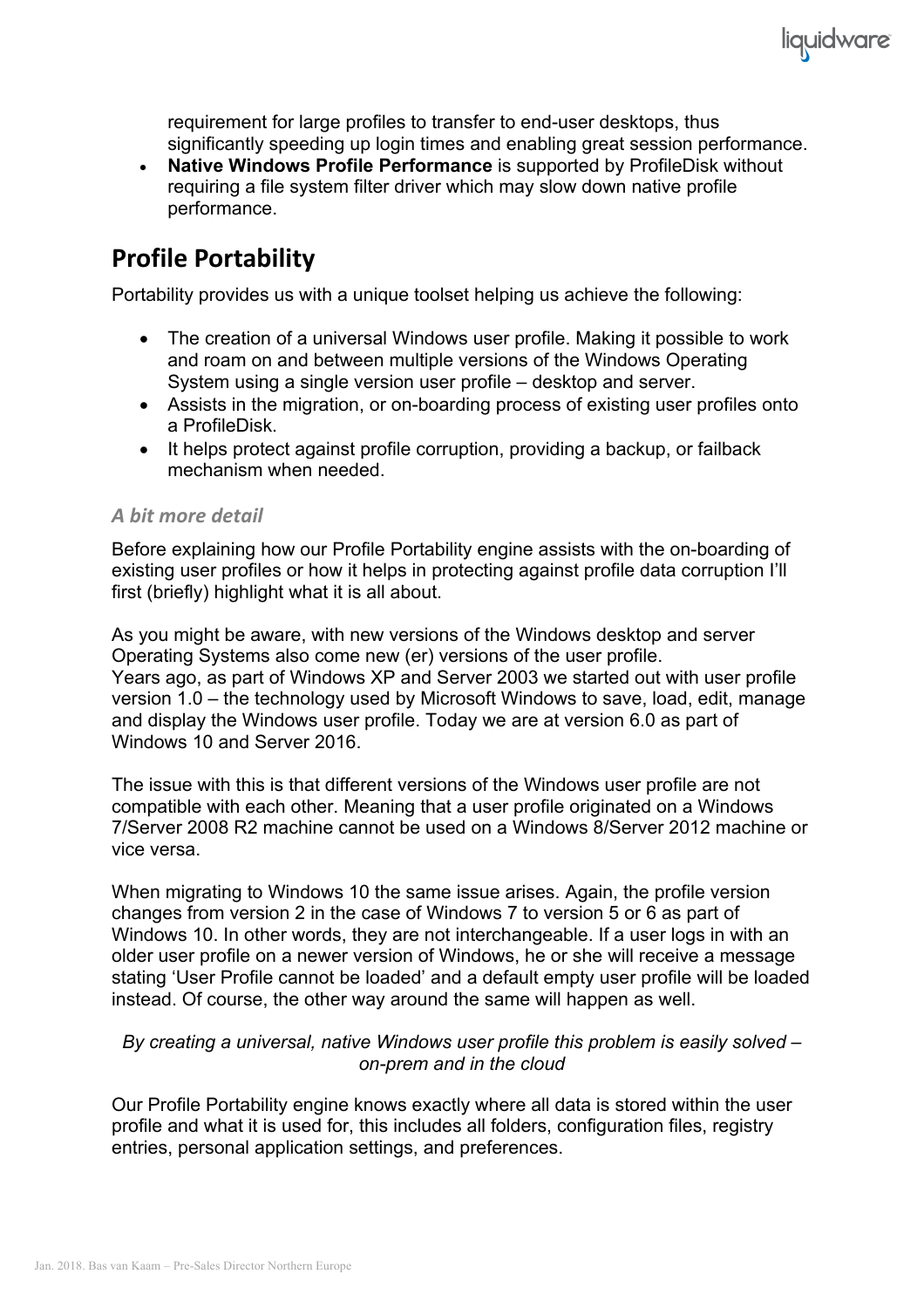

It creates an abstraction layer of all data combined and stores it in a native Windows format while compressing the data at the same time.

While a user is logged in, our Portability engine tracks all changes made by the user compared to default Windows user profile. During log off, by default, all changes are saved in a compressed state to a network location of choice, fully manageable by your IT department. So-called Trigger Points can be configured to control when and how many times user profile data will be saved to the network – or loaded into the profile when needed, post login at application launch, for example.

#### *This approach works for all supported editions of Windows Operating Systems out there including the accompanying user profile versions.*

When a user logs back in, onto a machine with a newer version of the Windows user profile, our Profile Portability engine knows exactly which data belongs where. Even when migrating from Windows 7 directly over to Windows 10 this will work flawlessly. It will read the earlier saved, and compressed data and load it into the new (er) user profile.

Additionally, we can use context-aware filters (over 300 of them), combined with (post login) Trigger Points and features like Folder Redirection and Privilege Elevation to further streamline the end user's experience. All of which are modules directly built into ProfileUnity.

### **A unique combination – ProfileDisk + Profile Portability**

A Profile Disk/container with a user profile originated on a Windows 7 machine will not be compatible with the Windows 10 Operating System. Technically the Profile Disk will mount just fine, however, the user profile on the Profile Disk cannot be used with the newer version of the user profile as part of the Windows 10 Operating System, as explained previously.

When we combine Profile Disks with the flexibility of our Profile Portability technology we create a unique combination. No longer will you have to rebuild your user profiles for each Windows Operating System. You simply create two separate Profile Disks and our portability engine will take care of the rest. This way we prevent a ton of manual, repetitive and error-prone tasks that come with migrating user profile data.

Have a look at this video, just to give you an idea of the options you have.

#### **Data outside of the user profile**

Not all application and/or user related data is stored in the user profile. Some applications write to, for example, the Program Files directory. Because ProfileDisk is part of ProfileUnity we have a very extensive toolbox at our disposal to help us overcome just about every challenge you can think of. By creating our own, custommade portability rules we can tell ProfileUnity to go beyond the user profile and apply the exact same principle, using Profile Portability to other folders as well.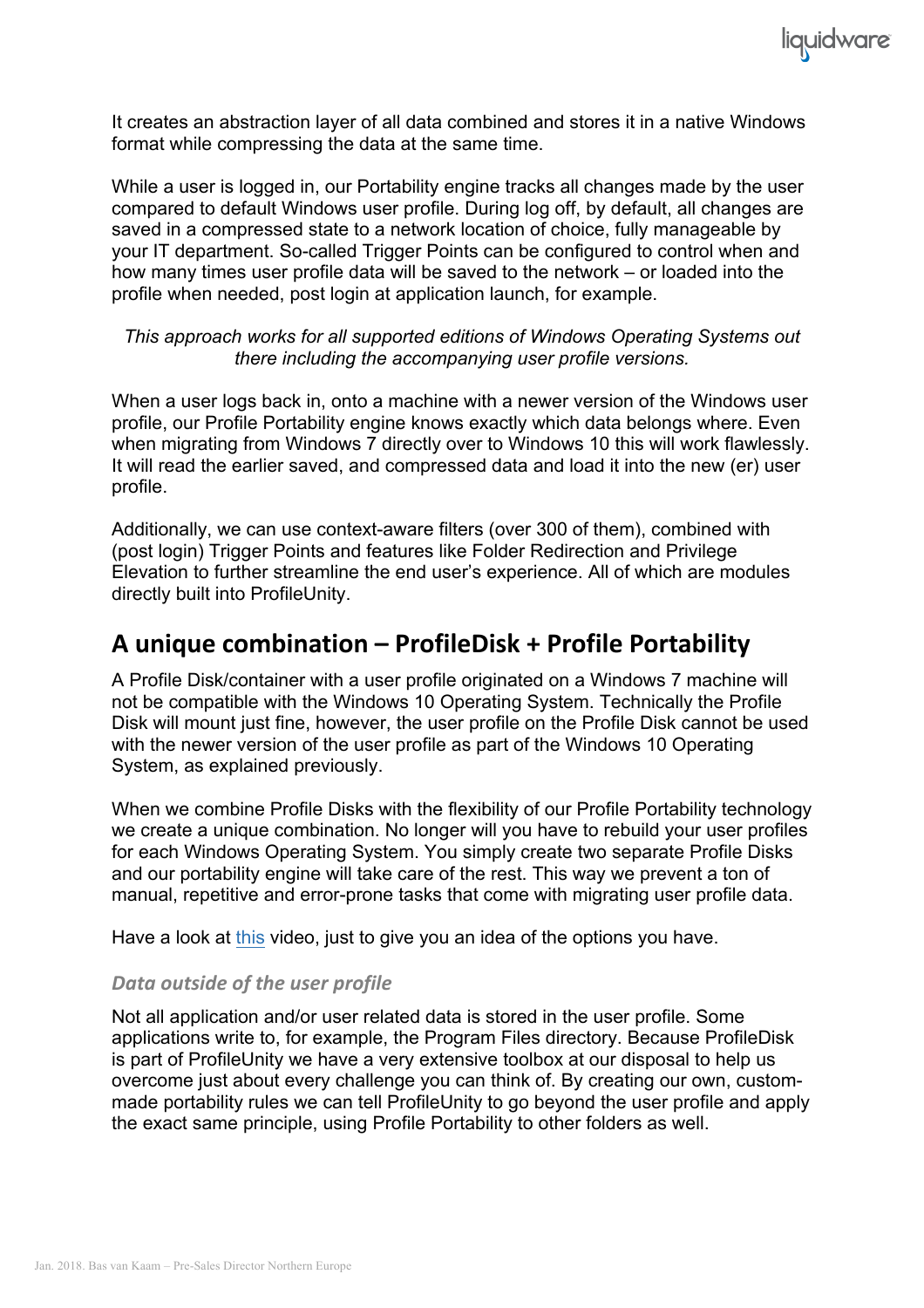In fact, we can get extremely granular if need be, take a look at this article, it discusses some of the options you have when it comes to isolating file and registry settings on a per-application basis.

liquidware

By applying something we call 'write by application level' we are able to intelligently review the contents of a user's profile at logoff to determine if changes have been made, and to only write back changes to those applications that have been altered. This reduces logoff times and avoids common 'last write wins' conflicts.

#### *User-authored data*

ProfileUnity is able to automatically harvest (copy, sync, migrate) so-called user authored data form all shell folders within the Operating System. While doing so we can limit the Bandwidth used, tell it to do an incremental sync, to only migrate existing files present on the client and a few other things. Even if these folders are already redirected this works just fine. Select your folder of choice, give in a new or alternative location, select the options you feel fit and of you go.

## **Profile/data corruption, then what?**

User profiles do tend to get corrupted from time to time, even when stored on a ProfileDisk. Profile corruption is something I've dealt with on many occasions during my first and second line helpdesk career, years back. The most effective and quickest way to recover? Throw away the entire user profile and let him or her start from scratch. Far from ideal but it got the job done almost every time. Even today this remains one of the go-to solutions saving tons of time, though frustrating your users.

By combining our ProfileDisk technology with our Profile Portability engine we create a unique combination – a user profile fall-back mechanism if you will. Even after completely deleting a ProfileDisk/user profile. The logic behind it is simple, while the ProfileDisk will hold everything relevant to the user, in the form of a user profile, the Profile Portability engine will continue to track all changes made to the user Profile and save it to a location/share of choice, as highlighted earlier.

If we decide to delete an entire ProfileDisk a new one will be created from scratch the next time the user logs in. (Almost) at the same time, Profile Portability will write back all data captured and saved as mentioned above, bringing the user profile back, or near to its original state.

Another option would be to configure one, or multiple backups of the user profile data generated by ProfileUnity. We can set any number between 1 or 99, and because we do not alter the data in any way (we keep it in a Windows native format) it can easily be used to restore parts of or the entire user profile. When configured, a backup of the user profile data will be created at user logoff.

# **How to handle existing (roaming) profiles**

Migrating user profile data has never been easy. Even though ProfileDisk automatically creates a fresh user profile to start out with, it's also empty. Great if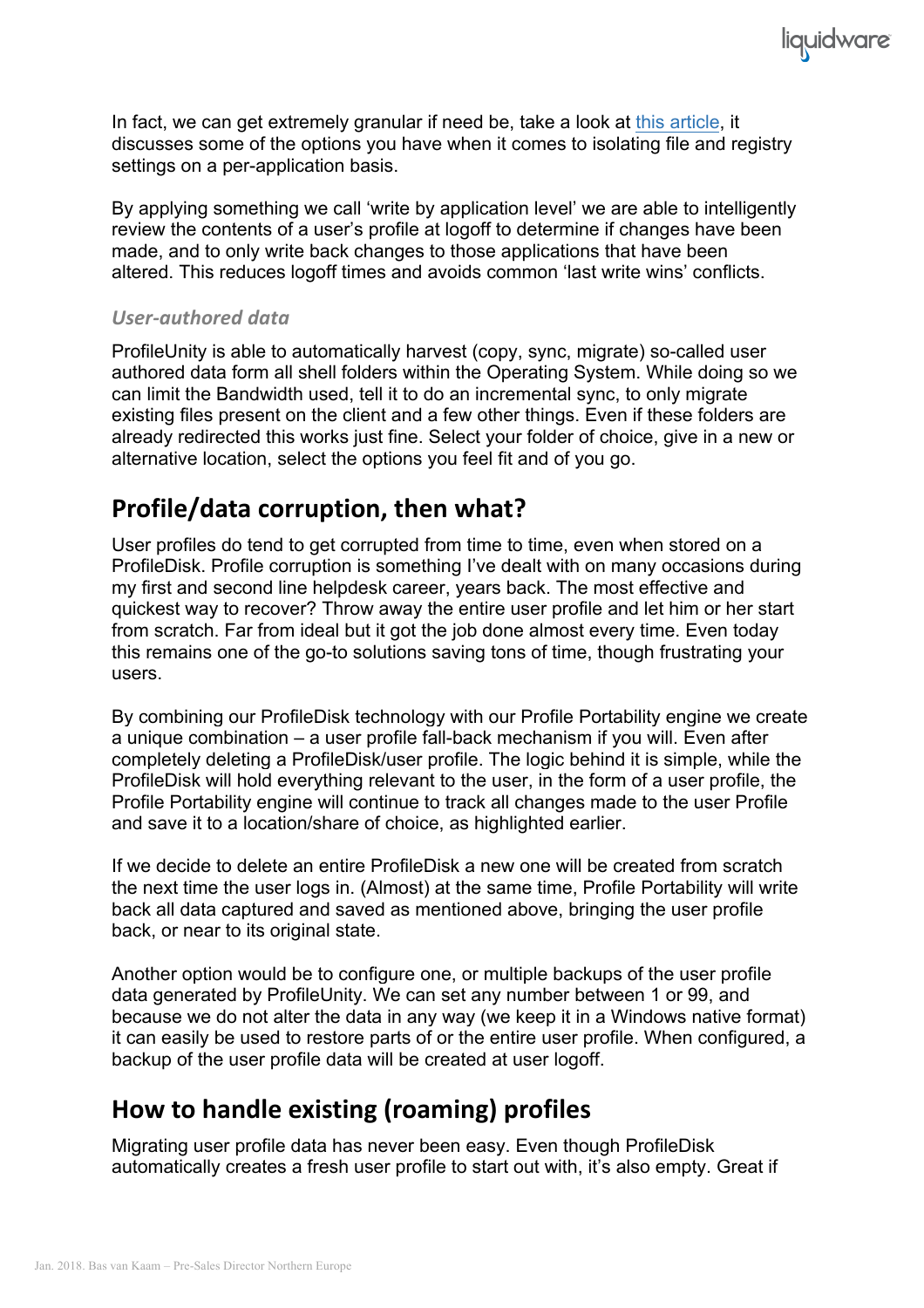

liquidware

Let's say you are using Roaming Profiles combined with folder redirection – like thousands of companies still do. Since we would like to keep what we already have, here are the steps you need to go through when using ProfileDisk combined with Profile Portability. The best thing is, the whole process will be completely transparent to your users, they simply won't notice a thing.

- First, enable and configure Profile Portability No ProfileDisk just yet.
- Let your users work for a couple of days (using Roaming Profiles) so that all changes are monitored, captured, saved, and compressed to a share/location of choice.
- At some point, you enable ProfileDisk and disable Roaming Profiles. Start out small with a few test users, for example, and take it from there.
- Next, during login, a ProfileDisk will automatically be created including a brand new and empty user profile.
- At (almost) the same time, and depending on your configuration Profile Portability will start to write back/restore your user's personal settings into the users' profile. The Portability engine will do a resynch (incremental) of all data. It will only restore settings not already there, however, since the user profile will be empty to start with, all data collected by Profile Portability will be written back to user profile residing on the ProfileDisk.
- From here you can start fine-tuning as you feel fit. ProfileDisk is designed to handle large user profiles. You might decide to not redirect any folders whatsoever. This would be a judgment call. Often, using folder redirection for certain shell folders is still seen as a best practice.
- Done!

## **Infrastructural needs and components overview**

We couldn't make it any simpler. Besides a single management machine, we do not require any additional infrastructural components. The installation of ProfileUnity contains a built-in webserver as well as a database so no need for additional machines and/or licenses – saving time and money.

Furthermore, ProfileUnity leverages your Domain Controllers' NETLOGON share to store ProfileUnity (and thus ProfileDisk) configuration and agent files, which makes them highly available by default since we all have at least two or more Domain Controllers, right? If, for whatever reason, you would like to use a different file share that's optional as well.

The user profile data and/or ProfileDisk VHDs are stored on a file share of choice, or multiple. Existing, new, you decide. Just apply Microsoft's best practices when it comes to secure file share configurations and you will be good to go – again, straightforward and highly available by nature, have a look at the below overview.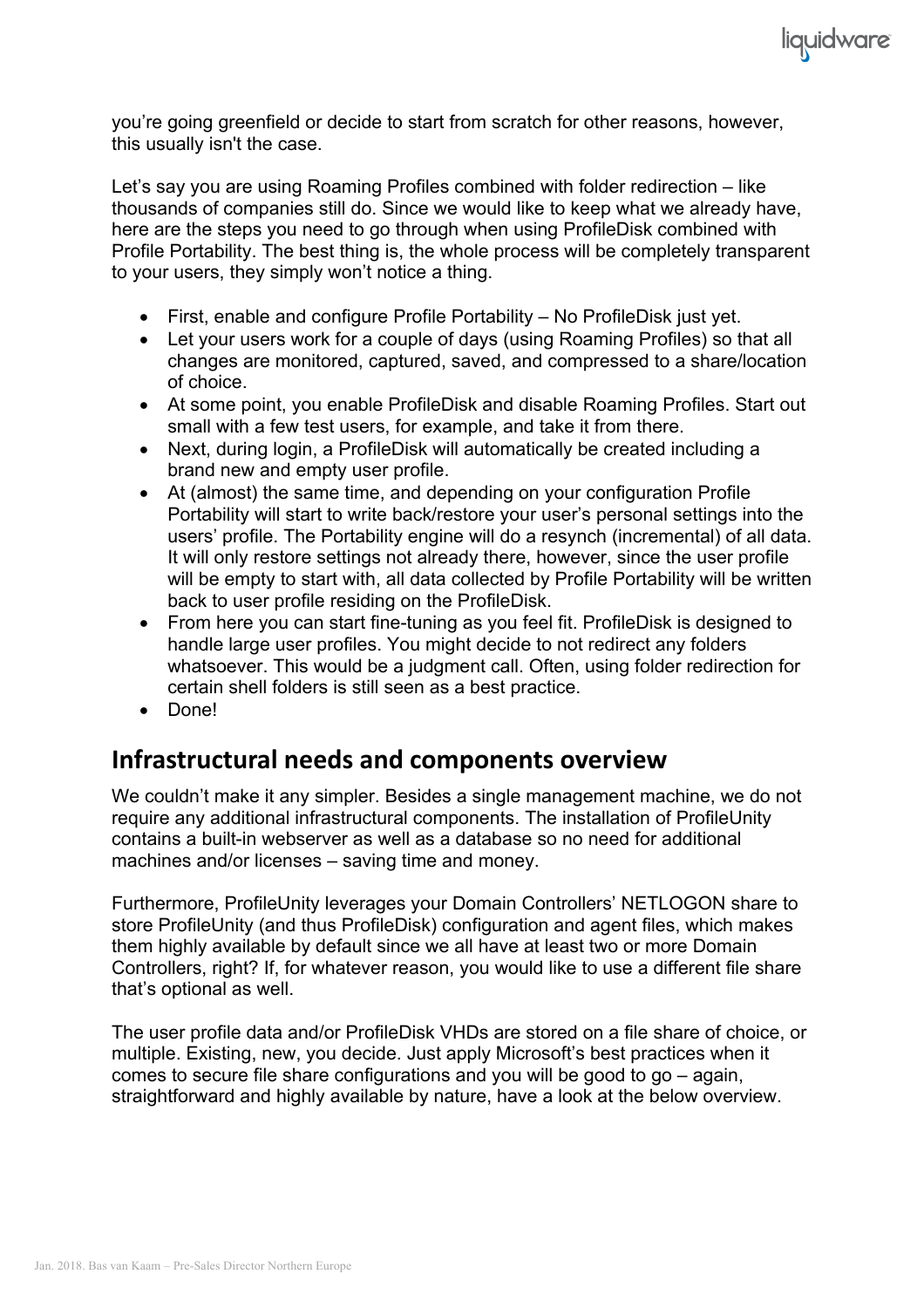

With ProfileDisk everything is configured directly from our user-friendly management console, no need to manually edit the registry or configure Group Policy Objects. Even better, when PU is installed we provide you with an easy to follow wizard consisting of multiple templates to choose from, depending on what you would like to achieve. All you have to do is fill in the file server/shared folder location where the ProfileDisks and/or Portability data will be stored. Once finished, PU will take care of any GPO's that need to be configured, fully automated.

# **Integration with ProfileUnity**

Because ProfileDisks are part of ProfileUnity you have direct access to all major enduser environment and workspace management features you can think of, offered from a single pane of glass, think: folder redirection, drive and printer mappings, our context-aware filter engine, privilege elevation, application rights management and much more, including our award-winning Application Layering technology, FlexApp.

### *ProfileUnity Agent*

*Cached mode.* ProfileUnity's desktop client is lightweight and can be configured to operate in either direct or cached mode, which is ideal for even quicker login times. Both leverage a Group Policy template to apply the .exe, no software needs to be installed on individual desktops.

### *Main configuration steps*

To set up ProfileUnity here's what needs to be done:

- Create an Organisational Unit give it a name. Will hold machines managed by ProfileUnity.
- Create a Security Group give it a name. Will hold users managed by ProfileUnity.